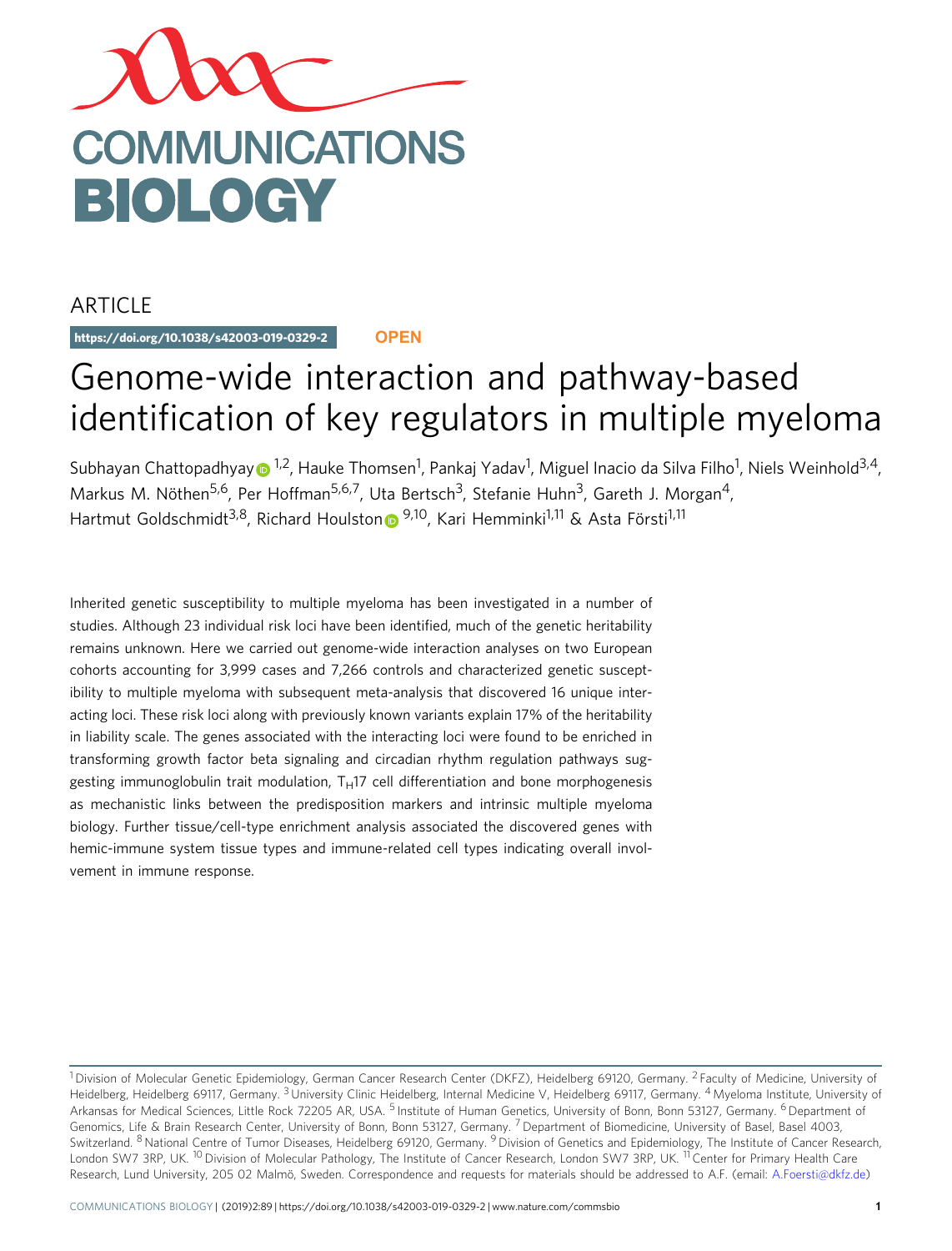M ultiple myeloma is the second most prevalent hematological malignancy with almost 31,000 estimated new diagnoses in the United States in 20[1](#page-7-0)8<sup>1</sup>. Multiple myeloma, a B-cell neoplasm, is characterized by proliferation of clonal plasma cells in bone marrow. Familial aggregation of multiple myeloma suggests predisposition due to inherited genetic variation<sup>[2,3](#page-7-0)</sup>. Susceptibility to multiple myeloma and its genetic relationship with the related diseases, monoclonal gammopathy of unknown significance (MGUS), and amyloid light chain (AL) amyloidosis, have lately been established through genome-wide association studies (GWASs)[4](#page-7-0)–[6](#page-7-0) . Although a total of 23 risk loci have been discovered predisposing to multiple myeloma, they are estimated to explain only about 16% of the heritability<sup>[5](#page-7-0),[7](#page-7-0)</sup>. Moreover, genetic heterogeneity among multiple myeloma tumors bears complication in characterization of genetic susceptibility to multiple myeloma and in understanding of clinical consequences<sup>[8](#page-7-0),[9](#page-7-0)</sup>.

In addition to the linear association analysis, we have recently identified several inherited risk loci predisposing to MGUS through genome-wide genetic interaction<sup>[10](#page-7-0)</sup>. To gain ample insight into genetic predisposition of multiple myeloma, we performed here the first genome-wide interaction study using two patient cohorts comprising a total of 3999 cases and 7266 controls. We extended the investigation with a subsequent metaanalysis of the two cohorts to increase the statistical power of detection. We also examined enrichment of expression of the identified genes in several tissue and cell types. Additionally, we performed gene set enrichment and pathway analyses to confer a biological understanding to our investigation. Collectively, our analyses support the hypothesis that genetic interaction plays a crucial role in multiple myeloma predisposition. The sentinel genes thus discovered are often expressed in tissues and cell lineages of hematopoietic system responsible for immunemodulation and they also influence inherited susceptibility to multiple myeloma through regulation of circadian rhythm and Smad-dependent TGFβ pathways.

## Results

Interacting chromosomal loci. Two quality controlled sets of genotyped data consisting 2282 cases and 5197 controls from the UK and 1717 cases and 2069 controls from Germany were subjected to pairwise interaction analysis accounting for 0.43 million and 0.52 million single-nucleotide polymorphisms (SNPs), respectively. Meta-analysis of associative linear interaction on transformed correlation statistics rendered 16 unique SNP pairs belonging to 16 exclusive chromosomal regions reaching genomewide threshold of  $5.0 \times 10^{-10}$  $5.0 \times 10^{-10}$  $5.0 \times 10^{-10}$  (Fig. 1 and Supplementary Data 1).

The strongest meta-analyzed signal was provided by an interaction between rs7048811 at 9q21.31 (associated gene GNAQ) and rs7204305 at 16q24.1 (IRF8) (OR $_{\text{Meta}} = 1.22$ ; 95%  $CI = 1.12 - 1.32$ ;  $P = 1.3 \times 10^{-10}$ , Supplementary Data 1). This interaction was consistent in both cohorts with a conservative level of significance (UK cohort:  $OR = 1.20$ , 95%  $CI = 1.08 - 1.33$ ,  $P = 7.0 \times 10^{-06}$ ; German cohort: OR = 1.24, 95% CI = 1.09-1.41,  $P = 7.6 \times 10^{-06}$ ). The highest statistically significant OR was observed for the second most strong interaction signal between rs2167453 at 11p15.2 (PDE3B) and rs2734459 at 19q13.31  $(ZNF229)$  (OR<sub>Meta =</sub> 1.52, 95% CI = 1.33–1.73,  $P = 1.3 \times 10^{-10}$ ).

Biological inference of the interacting chromosomal loci. Many of the risk SNPs identified, although showing promising genotypic interactions, are mapped to non-coding regions of the genome and possibly contribute to multiple myeloma etiology by affecting gene  $expression<sup>11</sup>$  $expression<sup>11</sup>$  $expression<sup>11</sup>$ . In order to gain biological understanding of the newly identified interacting risk loci, we

interrogated expression quantitative trait locus (eQTL) data generated on malignant plasma cells obtained from patients of the German multiple myeloma trials. Strongest eQTL signals were observed by rs2167453 at 11p15.2 for cytochrome P450, family 2, subfamily R, polypeptide 1 (CYP2R1) and by rs923934 at 3q29 for family with sequence similarity 43, member A (FAM43A), both with  $P_{eQTL} = 4.40 \times 10^{-5}$  $P_{eQTL} = 4.40 \times 10^{-5}$  $P_{eQTL} = 4.40 \times 10^{-5}$  (Table 1). Also the interacting partners of these SNPs served as eQTLs with a moderate signal, rs2734459 for CLASRP, ZNF224, and APOE and rs13201167 for AKAP12 and C6orf211.

Summary-data-based Mendelian randomization (SMR) was employed to analyze pleiotropic effects between the GWAS signal and the cis-eQTL for genes residing within 1 Mb window of the interacting SNP loci to identify causal relationship between variants and disease phenotype via instrumentation of gene regulation<sup>[12](#page-7-0)</sup>. The strongest pleiotropic signal was observed at 4p15.33 by rs17362130 for RAS oncogene family member 28,  $RAB28 (P<sub>SMR</sub> = 4.84 \times 10^{-3})$  and at 6p25.2 by rs6918808 for receptor (TNFRSF)-interacting serine/threonine kinase 1, RIPK1  $(P_{SMR} = 5.04 \times 10^{-3}$  $(P_{SMR} = 5.04 \times 10^{-3}$  $(P_{SMR} = 5.04 \times 10^{-3}$ , Table 1 and Fig. [2](#page-4-0)), respectively. Oncogenic ras family members are frequently mutated in multiple myeloma<sup>[13](#page-7-0)[,14](#page-8-0)</sup>. RIPK1 interacts with RIPK3 to activate the necrosome complex that is responsible for instigation of several death receptors, which can induce apoptosis, necroptosis, or cell proliferation<sup>[15](#page-8-0)</sup>. rs17362130 is also an eQTL for  $NKX3-2$  with a moderate signal  $(P_{eQTL} = 2.11 \times 10^{-3})$  and rs6918808 for SERPINB9. NKX3-2 is involved in skeletal development<sup>[15](#page-8-0)</sup>. SERPINB9 is a known inhibitor of granzyme and may mediate tumor immune evasion by apoptosis inhibition $16,17$ .

We investigated shared biological and information driven connections between the genes annotated to the variants by creating a genetic network. Unique annotations from the 16 interaction-identified variants along with the SMR identified causally related genes were subjected to network enrichment and a single batch of first order interacting genes based on data-mined enrichment index were additionally added to increase confidence of network associations (Fig. [3](#page-5-0)).

We applied Data-Driven Expression-Prioritized Integration for Complex Traits (DEPICT) for in silico analyses of enrichment of expression of genes annotated to the associated loci in tissues and cell types. To this end interaction-identified SNPs were clustered to 12 unique loci and were tested for significant excess expression of the corresponding genes in 209 Medical Subject Heading (MeSH) annotations against 37,427 microarrays procured in backend. Twenty-seven tissue or cell type annotations were discovered significant at a suggestive level ( $P < 0.05$ ); 16 of them belonged to the hemic and immune system, two to the musculoskeletal system and one to the stomatognathic system (Fig. [4](#page-6-0)a), as well as six cell types related to hematopoietic system (Fig. [4](#page-6-0)b and Supplementary Data 2).

Biological inference of the GWAS-identified loci. Next, we investigated functional relationships among the previous GWASidentified loci using the pathway analysis tool PASCAL with the bottom-up approach. To avoid possible complications arising from statistical convergence of the test statistic, we used sum of chi-square statistic to test for functional association against pathways extracted from REACTOME, KEGG, and BIOCARTA libraries (Supplementary Data 3). A total of 12 enriched pathways reached a global threshold of 0.0025 for the combined P-value. Three of the pathways, thus, detected were signaling cascades reflecting the activation status of the SMAD family proteins, as signal transducers for receptors of the cytokine TGFβ represented by SMAD2, SMAD3, SMAD4 heterotrimer regulates transcription,  $P_{\text{combined}} = 5.70 \times 10^{-3}$ , TGFβ receptor signaling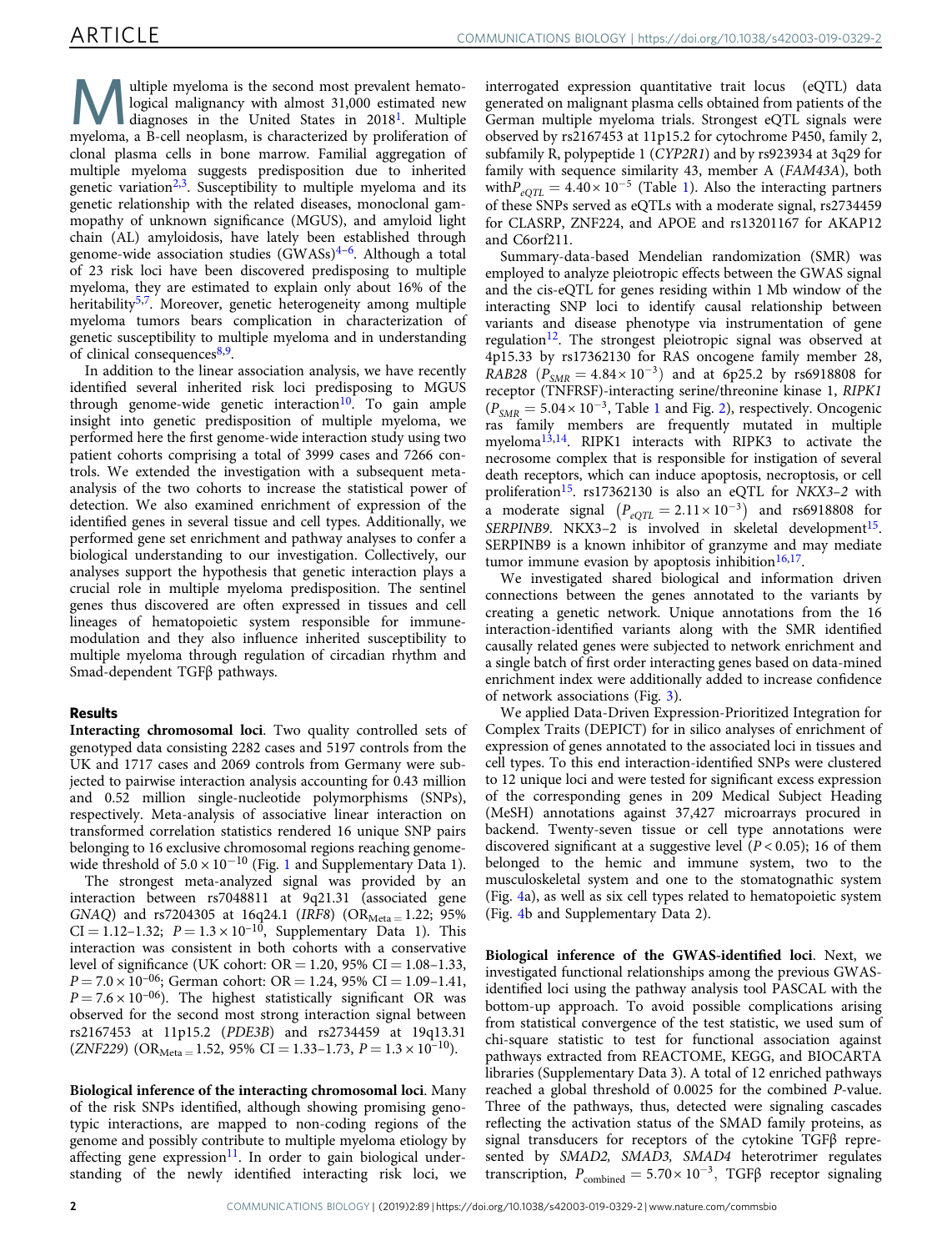<span id="page-2-0"></span>

Fig. 1 Interaction analysis identifies 16 unique risk loci pairs. Circos plot of genome-wide association and significant interaction results for the identified paired risk loci. The two outer most panels display results from genome-wide association study on a Manhattan plot for autosomal variants on a negative log transformed scale. Inner numbered panel represents the chromosomes and effect-sizes of significant interacting pairs are plotted on bar charts from both samples (dark: German sample; light: UK sample). Interacting pairs are line joined in the inner most panel based on their chromosomal positions (NCBI build 19 human genome). Annotations of single-nucleotide polymorphisms to gene ids are displayed on the inner manhattan plot

activates SMADs,  $P_{\text{combined}} = 8.60 \times 10^{-3}$  and transcriptional activity of SMAD2, SMAD3, SMAD4 heterotrimer,  $P_{\rm combined} = 1.49 \times 10^{-2}$ . Additionally, two pathways related to the regulation of circadian rhythms mediated by two nuclear receptor proteins retinoic acid receptor-related orphan receptor A (RORA) and Rev-ErbA were identified: Circadian repression of expression by REV-ERBA,  $P_{\text{combined}} = 5.52 \times 10^{-4}$  $P_{\text{combined}} = 5.52 \times 10^{-4}$  $P_{\text{combined}} = 5.52 \times 10^{-4}$  (Table 2) and RORA activates circadian expression.  $P_{\text{combined}} = 2.13 \times 10^{-3}$ . Also, modulation of ALK receptor tyrosine kinase activity was indicated with ALK pathway,  $P_{\text{combined}} = 2.82 \times 10^{-3}$ .

Heritability estimation. The previously identified 23 multiple myeloma risk SNPs were shown to account for 15.7% of the GWAS heritability, a relatively small fraction of the estimated 15.6%  $(\pm 4.7)$  net heritability explained by all common  $SNPs<sup>5,7,18</sup>$  $SNPs<sup>5,7,18</sup>$  $SNPs<sup>5,7,18</sup>$  $SNPs<sup>5,7,18</sup>$  $SNPs<sup>5,7,18</sup>$ . The identified interacting loci explain an additional 1.3% of the GWAS heritability in the UK cohort (1.5% in the German cohort) in the liability scale, which brings the collectively explained GWAS heritability to a modest  $17\%$  ( $\pm 2.4$ ). However, as the heritability estimates are based on individual SNP associations and do not take into account the interaction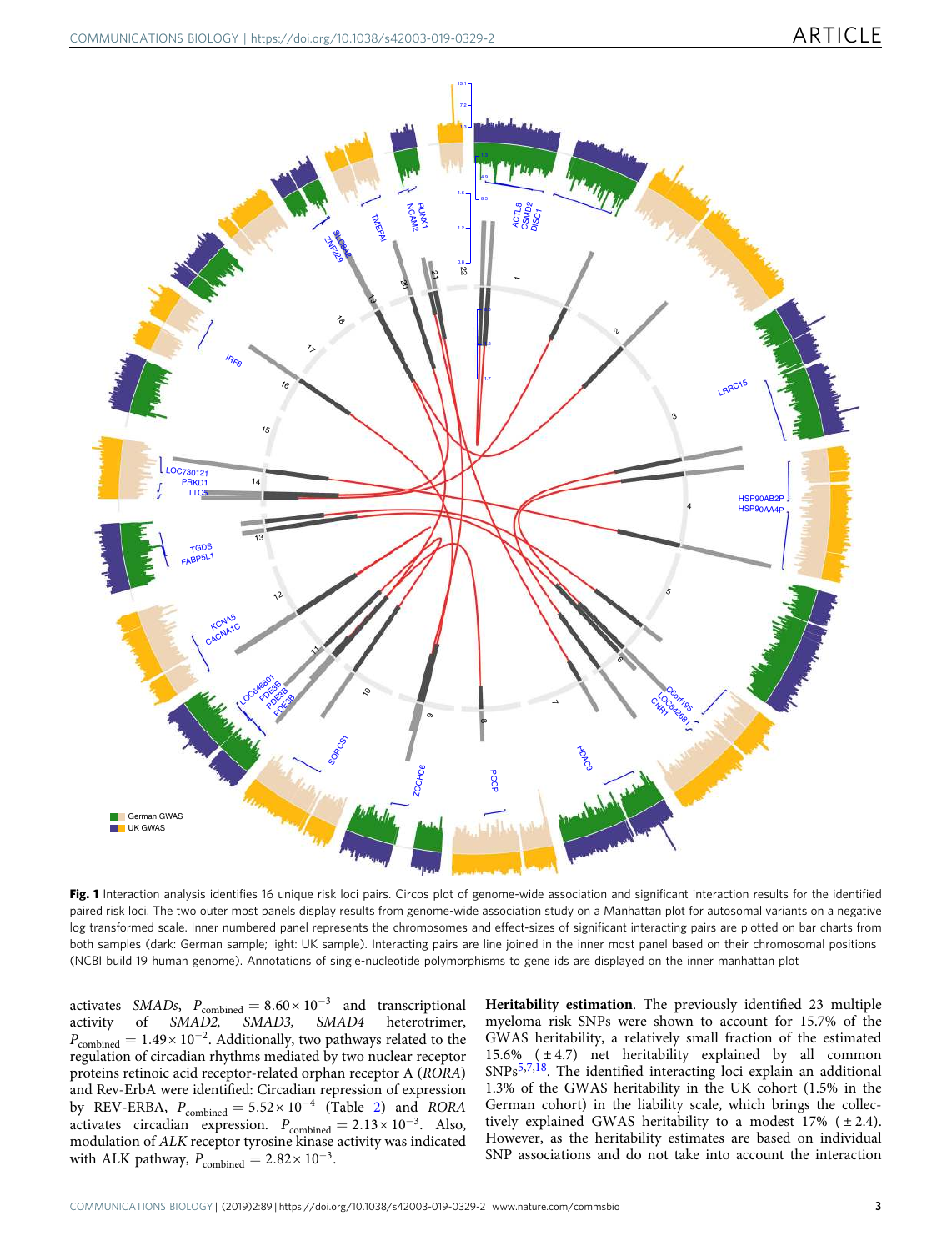| <i>,</i>                                                                                                                                                                             |                                                                                                                                                                                                                                                                                                                                                                                                                                                                                                                                                                                                                                                                                                                                 |                                                                                                                                                                          |                                                                                                                                                                                                                      |                                                                                                                                                                                              |                                                                                                                                                                                              |                                                                                                                                                                                                  |  |  |  |  |
|--------------------------------------------------------------------------------------------------------------------------------------------------------------------------------------|---------------------------------------------------------------------------------------------------------------------------------------------------------------------------------------------------------------------------------------------------------------------------------------------------------------------------------------------------------------------------------------------------------------------------------------------------------------------------------------------------------------------------------------------------------------------------------------------------------------------------------------------------------------------------------------------------------------------------------|--------------------------------------------------------------------------------------------------------------------------------------------------------------------------|----------------------------------------------------------------------------------------------------------------------------------------------------------------------------------------------------------------------|----------------------------------------------------------------------------------------------------------------------------------------------------------------------------------------------|----------------------------------------------------------------------------------------------------------------------------------------------------------------------------------------------|--------------------------------------------------------------------------------------------------------------------------------------------------------------------------------------------------|--|--|--|--|
| Probe                                                                                                                                                                                | Gene name                                                                                                                                                                                                                                                                                                                                                                                                                                                                                                                                                                                                                                                                                                                       | Gene ID                                                                                                                                                                  | Single- nucleotide<br>polymorphism<br>(SNP) ID                                                                                                                                                                       | <b>eQTL</b><br>P-value                                                                                                                                                                       | <b>GWAS</b><br>P-value                                                                                                                                                                       | <b>SMR</b><br>P-value                                                                                                                                                                            |  |  |  |  |
| 9364_at<br>8737 at<br>7289 at<br>808 at<br>11133 at<br>8605 at<br>57820 at<br>10082 at<br>1690_at<br>120227 at<br>579 at<br>80759 at<br>10553 at<br>79624 at<br>160897 at<br>5272 at | RAB28, member RAS oncogene family<br>Receptor (TNFRSF)-interacting serine-threonine kinase 1<br>Tubby like protein 3<br>Calmodulin 3 (phosphorylase kinase, delta)<br>Kaptin (actin binding protein)<br>Phospholipase A2, group IVC (cytosolic, calcium-<br>independent)<br>Cyclin B1 interacting protein 1, E3 ubiquitin protein ligase<br>Glypican 6<br>coagulation factor C homolog, cochlin (Limulus<br>polyphemus)<br>Cytochrome P450, family 2, subfamily R, polypeptide 1<br>NK3 homeobox 2<br>KH homology domain containing 1<br>HIV-1 Tat interactive protein 2, 30 kDa<br>Chromosome 6 open reading frame 211<br>G protein-coupled receptor 180<br>Serpin peptidase inhibitor, clade B (ovalbumin), member 9 SERPINB9 | RAB28<br>RIP1<br>TULP3<br>CALM3<br><b>KPTN</b><br>PLA2G4C<br>CCNB1IP1<br>GPC6<br><b>COCH</b><br>CYP2R1<br><b>NKX3-2</b><br>KHDC1<br>HTATIP2<br>C6orf211<br><b>GPR180</b> | rs17362130<br>rs6918808<br>rs2238087<br>rs4802363<br>rs4802363<br>rs4802363<br>rs10130942<br>rs17181808<br>rs12436395<br>rs2167453<br>rs17362130<br>rs4706511<br>rs10766743<br>rs13201167<br>rs17181808<br>rs6918808 | 1.14E-03<br>1.23E-03<br>1.14E-03<br>1.76E-03<br>1.98E-03<br>1.72E-03<br>1.41E-03<br>1.06E-03<br>3.52E-04<br>4.40E-05<br>2.11E-03<br>1.01E-03<br>1.85E-03<br>4.40E-04<br>4.40E-04<br>1.01E-03 | 3.68E-05<br>4.01E-05<br>2.58E-04<br>1.99E-03<br>2.91E-03<br>4.62E-03<br>3.98E-03<br>6.41E-04<br>1.88E-02<br>2.56E-02<br>1.18E-03<br>5.49E-03<br>2.11E-03<br>2.47E-03<br>5.04E-03<br>3.04E-03 | 4.84E-03<br>5.04E-03<br>$1.27E - 02$<br>1.28E-02<br>1.30E-02<br>1.33E-02<br>1.86E-02<br>1.86E-02<br>2.03E-02<br>2.10E-02<br>2.72E-02<br>3.47E-02<br>3.60E-02<br>3.65E-02<br>3.66E-02<br>3.80E-02 |  |  |  |  |
| 23483 at<br>440145 at<br>9590 at<br>688 at<br>7767 at<br>348 at<br>81029 at<br>11129 at<br>131583_at                                                                                 | TDP-glucose 4.6-dehydratase<br>Mitotic spindle organizing protein 1<br>A kinase (PRKA) anchor protein 12<br>Kruppel-like factor 5 (intestinal)<br>Zinc finger protein 224<br>Apolipoprotein E<br>Wingless-type MMTV integration site family, member 5B WNT5B<br>404550_at Chromosome 16 open reading frame 74<br>CLK4-associating serine/arginine rich protein<br>Family with sequence similarity 43, member A                                                                                                                                                                                                                                                                                                                  | <b>TGDS</b><br>MZT1<br>AKAP12<br>KLF5<br><b>ZNF224</b><br><b>APOE</b><br>C16orf74<br><b>CLASRP</b><br>FAM43A                                                             | rs17181808<br>rs17089906<br>rs13201167<br>rs17089906<br>rs2734459<br>rs2734459<br>rs2238087<br>rs7204305<br>rs2734459<br>rs923934                                                                                    | 4.84E-04<br>2.64E-04<br>2.16E-03<br>1.76E-04<br>7.04E-04<br>1.23E-03<br>1.98E-03<br>1.98E-03<br>2.64E-04<br>4.40E-05                                                                         | 6.32E-03<br>9.85E-03<br>3.63E-03<br>2.01E-02<br>3.59E-03<br>5.19E-03<br>6.45E-03<br>6.74E-03<br>1.32E-02<br>1.90E-02                                                                         | 3.82E-02<br>4.20E-02<br>4.27E-02<br>4.54E-02<br>4.66E-02<br>5.55E-02<br>5.65E-02<br>5.67E-02<br>8.43E-02<br>8.89E-02                                                                             |  |  |  |  |

## <span id="page-3-0"></span>Table 1 Genome-wide association study (GWAS) summary-data-based Mendelian randomization (SMR)

term, the scope of interaction-identified heritability remains unanswered.

## **Discussion**

We have performed the first genome-wide interaction study on multiple myeloma to date. We discovered 16 unique multiple myeloma risk locus pairs. Several of the discovered SNPs depicted eQTL effects for nearby genes and they were implicated in the networks and pathways relevant for multiple myeloma biology. We also demonstrated that genes annotated to the loci are highly expressed in tissues and cells of the hemic-immune system.

Interferon regulatory factor 8 (IRF8) together with G protein subunit alpha Q (GNAQ) were discovered to be the paired risk loci with highest statistical significance. IRF8 is reported to be a risk locus for immunoglobulin trait modulation, whereas GNAQ is a guanine nucleotide-binding protein that regulates B-cell development and survival<sup>[19](#page-8-0),[20](#page-8-0)</sup>. IRF8 has many functions in regulating innate immunity and immune cell development, including B- and T-cells, dendritic cells, and myeloid cells<sup>[21](#page-8-0)</sup>. In early development, IRF8 and IRF4 function redundantly to regulate transition of pre-B-cells to maturing B-cells. In the germinal center development, the roles of these IRFs are complementary: IRF8 directs early centroblast development, which is taken over by IRF4 as centrocytes mature into plasma cells. IRF8 induces activation-induced cytidine deaminase, which is a key enzyme catalyzing somatic hypermutations of plasma cells<sup>[21](#page-8-0)</sup>. Similar to IRF4, IRF8 transcriptional activity in multiple myeloma may also be related to differentiation of T helper  $(T_H)$  17 cells, which have a regulatory effect on bone morphogenesis-related onset of multiple myeloma<sup>[22](#page-8-0)</sup>. IRF8 has been reported to act as an intrinsic transcriptional inhibitor of  $T_H17$  cells, at least partly through its physical interaction with retinoic acid receptor-related orphan receptor RORγt [23](#page-8-0). As a confirmation of this signal, we identified enrichment of two circadian rhythm pathways regulated by two nuclear receptors, RORA and Rev-ErbA, which are crucial for the development of  $T_H$ 17 cells<sup>[24](#page-8-0)</sup>. These findings together with our previous identification of rs4487645 at 7p15.3, as a modulator of IRF4 binding at an enhancer element of the c-Myc-interacting gene CDCA7L in multiple myeloma<sup>[25](#page-8-0)-[27](#page-8-0)</sup>, support the role of the genetic variants in IRF8 and its interacting partner in GNAQ in multiple myeloma susceptibility.

Another signaling cascade affecting immunoglobulin trait modulation,  $T_H17$  cell differentiation, and bone morphogenesis is the TGF $\beta$  pathway<sup>[28](#page-8-0)</sup>, which was represented by three enriched pathways in our analysis. In multiple myeloma, enhanced bone resorption releases and activates TGFβ, which is a potent inhi-bitor of osteoblast differentiation and mineralization<sup>[29](#page-8-0)</sup>. Our interaction analysis identified rs2834882 annotated to runt related transcription factor 1 (RUNX1) in interaction with rs2860107 at zinc finger CCHC-type containing 6 (ZCCHC6, alias TUT7). RUNX family transcriptional activities have been linked to TGFβinduced IgA class switching, which is involved in multiple myeloma pathogenesis $19,30$  $19,30$  $19,30$ . RUNX proteins also play a major role in cell differentiation, and RUNX1 is specifically regulating hematopoiesis $31$ . Germline mutations in RUNX1 cause familial platelet disorder with propensity to myeloid malignancies and somatic loss of RUNX1 function is related to several hematologic malignancies<sup>[29](#page-8-0),[32](#page-8-0)</sup>. RUNX transcription factors are integral components of signaling pathways enforced by TGFβ family members including bone morphogenic proteins (BMPs). RUNX1 and RUNX2 are known modulators of BMP-2/7/9-induced osteoblast differentiation. RUNX1 along with RUNX2 is often found coexpressed in skeletal elements that regulate expression of BMP-2 and BMP-9.<sup>[33](#page-8-0)</sup>. RUNX2 regulatory activity in osteoblast differentiation is also regulated by transcription factor NKX3–2, whose expression was modulated by the sentinel SNP rs17362130 (Table 1) [16](#page-8-0). Additionally, ZCCHC11 and ZCCHC6 TUTase inhibitors are being investigated as potential agents for targeted therapy<sup>[34](#page-8-0)</sup>.

Contextually in multiple myeloma, TGFβ induces differentiation arrest in osteoblasts, increases osteoclastogenesis, promotes angiogenesis, and suppresses host immunity in bone marrow microenvironment to create the so called multiple myeloma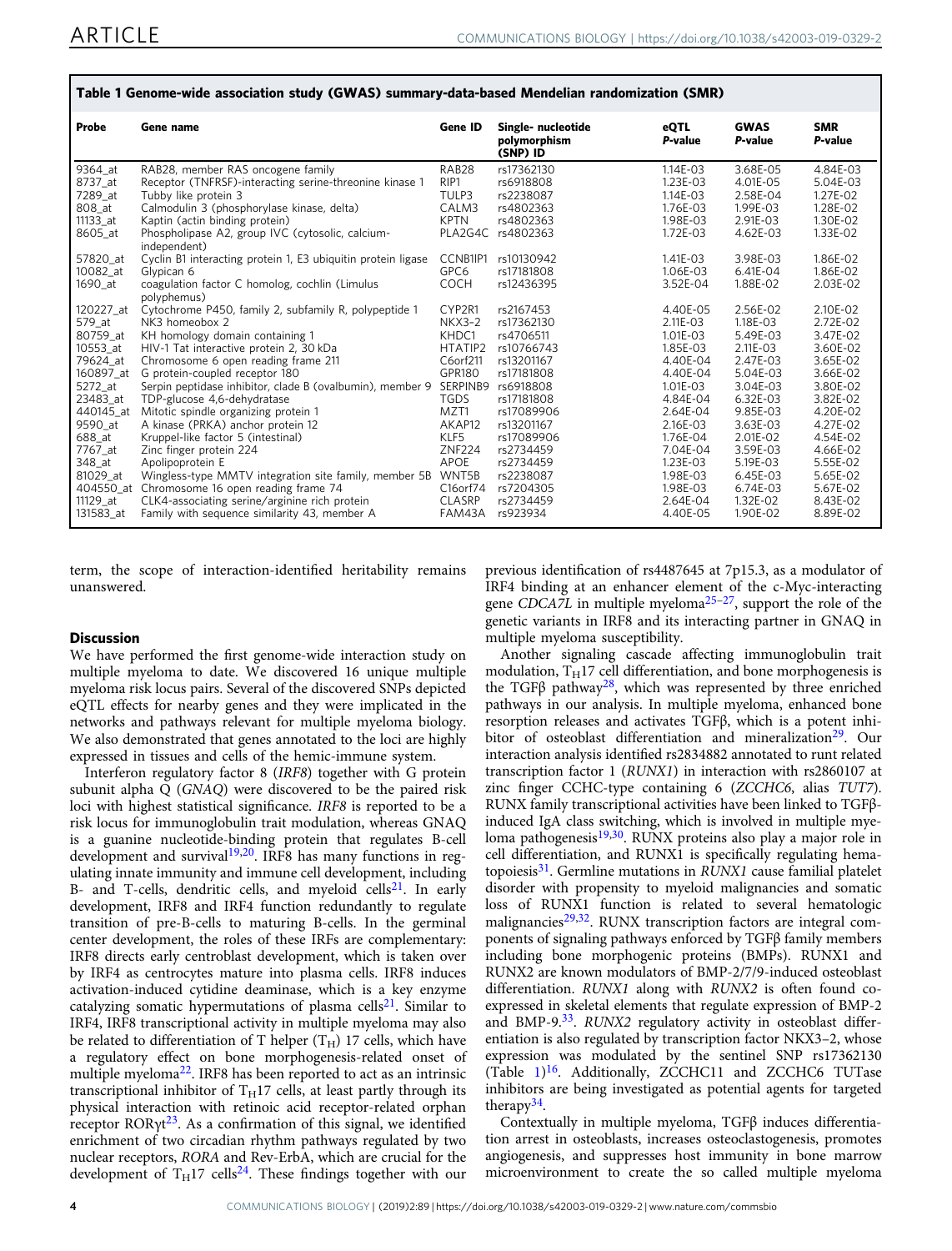<span id="page-4-0"></span>

Fig. 2 Summary-data-based Mendelian randomization analysis of interaction detected multiple myeloma risk loci and gene expression in plasma cells. Negative log transformed P-values are plotted from GWAS against that of SMR identified causal cis-eQTLs at suggestive level. Top two significant elements are annotated in red. The blue line represents fitted liner regression representing linear association and the shaded region encompasses 95% confidence interval

niche, thus enhancing multiple myeloma cell growth and survival[29](#page-8-0). TGFβ-activated transcription factors, SMADs also interact with chromatin binding proteins HDAC1 and HDAC2. HDAC1 is a class I histone deacetylase gene and multiple myeloma patients with high protein levels of HDAC1 were shown to have poor progression-free and overall survival<sup>[35](#page-8-0)</sup>. Moreover, inhibition of HDAC1 is demonstrated to induce multiple myeloma cell  $death<sup>36</sup>$  $death<sup>36</sup>$  $death<sup>36</sup>$ . We noted a significant interaction between a class II HDAC family member, HDAC9 and neural cell adhesion molecule 2, NCAM2. Deregulation of HDAC9 in cells of lymphoid lineage is believed to induce B-cell lymphoproliferative disorders including Waldenström macroglobulinemia and is associated with general poor prognosis in cancer<sup>[37,38](#page-8-0)</sup>. HDAC9 is also hypothesized to be responsible for lymphomagenesis by

regulating growth and survival related pathways and by mod-ulating of BCL6 and p53 tumor suppressor activity<sup>[38](#page-8-0)</sup>. In germinal cells, it is shown to be co-expressed with BCL6, a therapeutic target for multiple myeloma[39](#page-8-0). Controlled cell cycle is critical for normal cellular growth, and its deregulation may possibly stimulate carcinogenesis.

HDACs are also shown to have role in transcriptional activity of NKX3–2, one of the eQTL targets of our study. It has been shown that BMP and SMAD signaling modulates the activity of NKX3–2 in a BMP-dependent manner by promoting NKX3–2 binding with SMAD1/4 and HDAC/SIN3A corepressor complex[40](#page-8-0). As HDAC inhibitors in general pose a vital role in cell cycle arrest induction and activation of intrinsic apoptotic mechanism, our observation leads to speculation that a common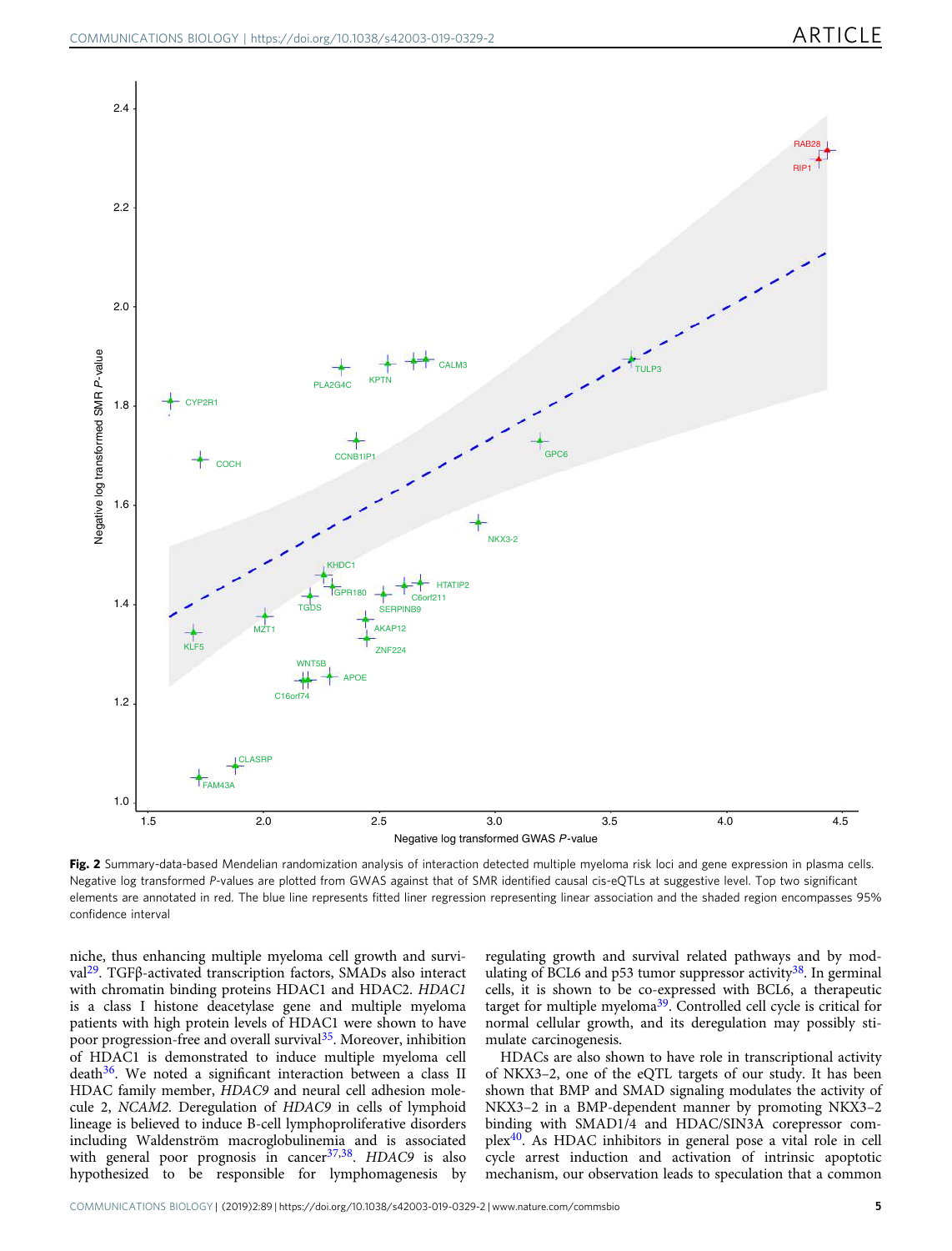<span id="page-5-0"></span>

Fig. 3 Genetic network enrichment plot. All nodes represent direct annotations of interaction-identified elements or first order interactions. Thickness of the edges represent enrichment robustness between connecting nodes based on emperical evidence gathered from curated database (cyan), experimentally determined (magenta), gene neighborhood (forest green), gene fusion (red), gene co-occurrence (navy blue), text mining (lawn green), coexpression (black), protein homology (lavender indigo). Node color signifies different/shared protein functionality. Additional nodes are considered based on prediction score ≥ 0.99

variation in 7p21.1 may predispose to multiple myeloma progression.

The recent meta-analyses have pointed out apoptosis and autophagy, B-cell and plasma cell development, cell cycle regulation and genomic stability, chromatin remodeling and immunoglobulin production as the main pathways deregulated by the identified multiple myeloma susceptibility loci<sup>[5,7](#page-7-0)</sup>. We identified causally related genes implicated in apoptosis, such as RIPK1 and SERPINB9. Among the interacting loci we identified genes involved in B-cell development and immunoglobulin production, such as GNAQ and IRF8 and the TGFβ pathway and genes modifying the chromatin state, such as HDAC9. As TGFβ signaling is modified by ubiquitination and deubiquitination $4^{1}$ , our study also support the importance of ubiquitin-proteasome signaling in multiple myeloma, which was highlighted by the meta-analysis together with the mechanistic target of rapamycin (mTOR) signaling as targets for already approved drugs in multiple myeloma<sup>[7](#page-7-0)</sup>.

In conclusion, our findings provide further evidence that multiple myeloma is a genetically heterogeneous disease with inherited genetic susceptibility loci contributing excess risk via regulation of an assortment of regulatory networks and pathways. The two major signaling cascades we identified, TGFβ signaling through its signal transducers SMADs and circadian rhythm regulation by RORA and Rev-ErbA, integrate immunoglobulin trait modulation,  $T_H17$  cell differentiation, and bone morphogenesis, and may provide a mechanistic link between the predisposition markers and intrinsic multiple myeloma biology.

## Methods

Ethics. Patient samples and relevant clinico-pathological information was obtained conditional on written informed consent and was subject to approval of corresponding ethical review boards at respective study centers in accordance with the tenets of Declaration of Helsinki including Myeloma-IX trial by the Medical Research Council (MRC) Leukemia Data Monitoring and Ethics committee (MREC 02/8/95, ISRCTN68454111), the Myeloma-XI trial by the Oxfordshire Research Ethics Committee (MREC 17/09/09, ISRCTN49407852) and Ethical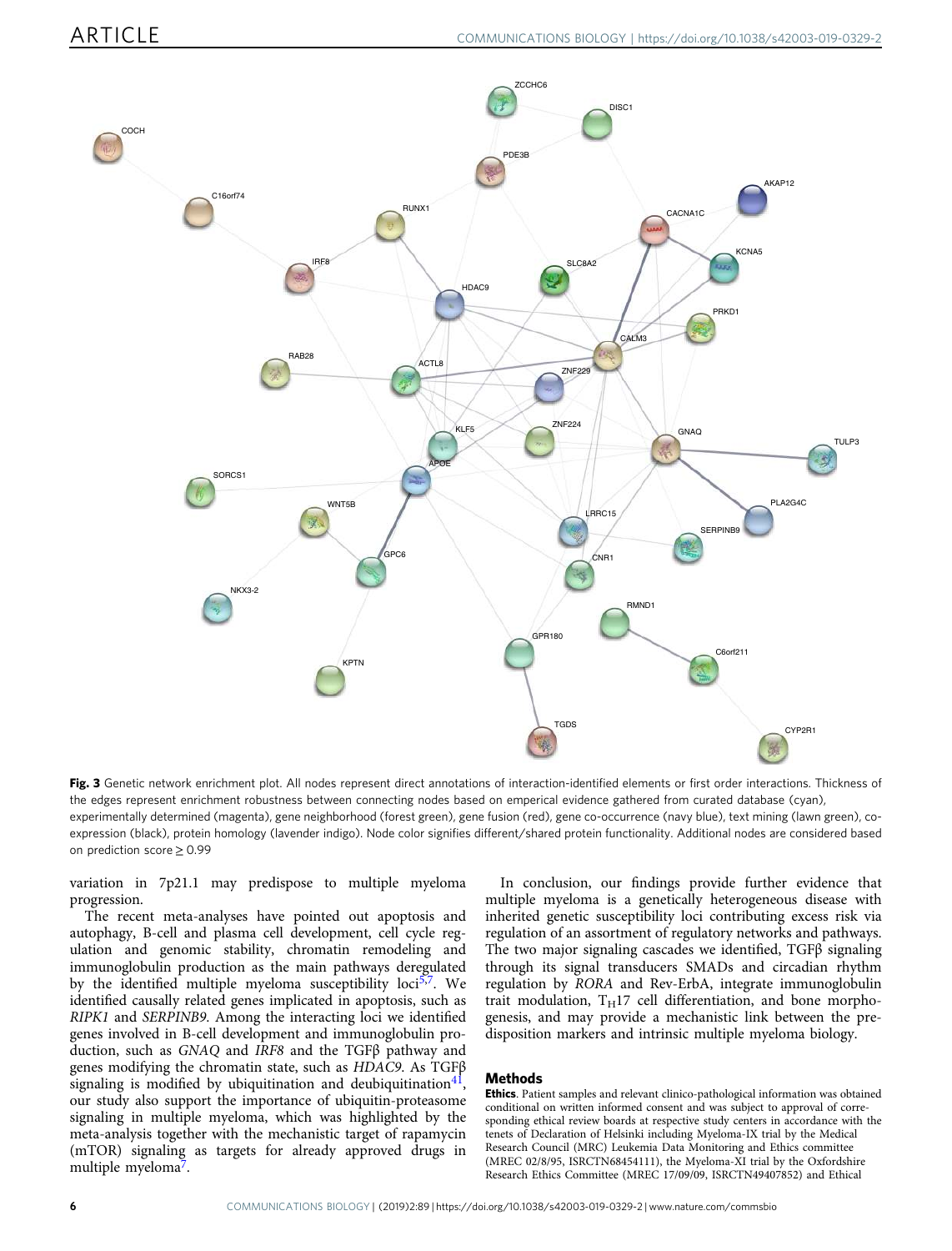<span id="page-6-0"></span>

Fig. 4 Tissue and cell type enrichment plots. a Tissue enrichment identifies significant tissue types mostly affected with interaction-identified genes. **b** Cell type enrichment analysis identifies cells with observed expression regulation of the same candidates

| Table 2 Pathway enrichment analysis with PASCAL detects 12 putative pathways related to multiple myeloma. Combined |  |  |  |  |  |  |  |
|--------------------------------------------------------------------------------------------------------------------|--|--|--|--|--|--|--|
| P-values are obtained with Brown's method. $P_x$ denotes P-value obtained from interaction test of set X           |  |  |  |  |  |  |  |

| <b>Database</b> | Pathway                                                           | $P_{\rm Ger}$ | $P_{\text{UK}}$ | $P_{Meta}$   | $P_{\rm Combined}$ |
|-----------------|-------------------------------------------------------------------|---------------|-----------------|--------------|--------------------|
| REACTOME        | Circadian repression of expression by REV-ERBA                    | 3.50E-04      | 1.45E-01        | 4.16E-03     | 5.52E-04           |
|                 | APOBEC3G mediated resistance to HIV infection                     | 5.79E-02      | 1.74E-03        | 2.09E-03     | $1.02E - 03$       |
|                 | RORA activates circadian expression                               | $1.24E - 03$  | 1.83E-01        | 1.20E-02     | 2.13E-03           |
|                 | Deposition of new CENP-A containing nucleosomes as the centromere | 7.00E-02      | 7.49E-03        | 3.82E-03     | 4.48E-03           |
|                 | SMAD2 SMAD3 SMAD4 heterotrimer regulates transcription            | 8.83E-02      | 7.81E-03        | 1.88E-02     | 5.70E-03           |
|                 | $TGF\beta$ receptor signaling activates SMADs                     | 1.73E-02      | 6.39E-02        | 4.38E-03     | 8.60E-03           |
|                 | GABAA receptor activation                                         | 2.36E-02      | $6.27E - 02$    | $1.62E - 02$ | $1.11E - 02$       |
|                 | Iron uptake and transport                                         | 4.84E-02      | 4.20E-02        | 8.91E-03     | 1.46E-02           |
|                 | Transcriptional activity of SMAD2 SMAD3 SMAD4 heterotrimer        | 9.53E-02      | 2.18E-02        | 4.15E-02     | 1.49E-02           |
|                 | Purine salvage                                                    | 8.82E-02      | 2.51E-02        | 3.71E-02     | 1.57E-02           |
|                 | Apoptosis induced DNA fragmentation                               | 1.76E-02      | 1.29E-01        | 2.32E-02     | 1.60E-02           |
| <b>BIOCARTA</b> | ALK pathway                                                       | 9.49E-03      | 3.28E-02        | 3.12E-02     | 2.82E-03           |

Commission of medical faculty, University of Heidelberg (229/2003, S-337/2009, AFmu-119/2010).

Genome-wide association studies. Diagnosis of multiple myeloma (ICD-10 C90.0) adhered to the guidelines established by World Health Organization. Samples retrieved from all subjects were either before treatment or at presentation.

The UK GWAS<sup>[5](#page-7-0)</sup> consisted of 2282 cases (1755 male (post quality control (QC)) recruited through the UK MRC Myeloma-IX and Myeloma-XI trials (ISRCTN68454111: Myeloma- X [http://www.isrctn.com/search?](http://www.isrctn.com/search?q=ISRCTN68454111)

q=[ISRCTN68454111](http://www.isrctn.com/search?q=ISRCTN68454111) and ISRCTN49407852: Myeloma- XI [http://www.isrctn.com/](http://www.isrctn.com/search?q=ISRCTN49407852) search?q=[ISRCTN49407852](http://www.isrctn.com/search?q=ISRCTN49407852)). DNA was extracted from EDTA-venous blood samples (90% before chemotherapy) and genotyped using Illumina Human OmniExpress-12 v1.0 arrays (Illumina). Controls were recruited from publicly accessible data generated by the Welcome Trust Case Control Consortium (WTCCC) from the 1958 Birth Cohort (58C; also known as the National Child Development Study) and National Blood Service. The control population comprised of 5197 individuals (2628 male (post QC)). Genotyping of these controls was conducted using Illumina Human 1–2 M-Duo Custom\_v1 Array chips ([www.](http://www.wtccc.org.uk) [wtccc.org.uk\)](http://www.wtccc.org.uk).

The German GWAS<sup>[5](#page-7-0)</sup> comprised 1717 cases (981 male (post QC); mean age at diagnosis: 59 years). The cases were ascertained by the German-Speaking Multiple Myeloma Multicenter Study Group (GMMG) coordinated by the University Clinic, Heidelberg (ISRCTN06413384: GMMG-HD3 [http://www.isrctn.com/search?](http://www.isrctn.com/search?q=ISRCTN06413384) q=[ISRCTN06413384](http://www.isrctn.com/search?q=ISRCTN06413384); ISRCTN64455289: GMMG-HD4 [http://www.isrctn.com/](http://www.isrctn.com/search?q=ISRCTN64455289) search?q=[ISRCTN64455289](http://www.isrctn.com/search?q=ISRCTN64455289); and ISRCTN05745813: GMMG-MM5 [http://www.](http://www.isrctn.com/search?q=ISRCTN05745813)

[isrctn.com/search?q](http://www.isrctn.com/search?q=ISRCTN05745813)=ISRCTN05745813). DNA was prepared from EDTA-venous blood or CD-138-negative bone marrow cells ( < 1% tumor contamination). Genotyping of these samples was performed using Illumina Human OmniExpress-12 v1.0 arrays (Illumina). For controls, we used genotype data on 2107 healthy individuals, enrolled into the Heinz Nixdorf Recall (HNR) study genotyped using either Illumina HumanOmni1-Quad\_v1 or OmniExpress-12 v1.0 arrays. Out of the whole recruited control population, 2069 (1028 male) remained after QC.

Analysis of GWAS. Quality control of the GWAS data was performed according to predetermined benchmarks already published<sup>[5](#page-7-0)</sup>. In summary, inclusion of samples was initially liable to successful genotyping of  $\geq$  95% of the SNPs. Duplicates, first-degree relatives, and closely related individuals were removed with an identity-based-test (IBS) score  $\geq$  0.80. Genetic heterogeneity was assessed with principal component analysis using dissimilarity measure calculated with our SNP panel and genome-wide IBS distances in reference to the HapMap samples. In each of the samples, SNPs having a minor allele frequency <0:01 and call rate of <95% were filtered out. SNPs were also excluded subject to departure from Hardy–Weinberg equilibrium at  $P<1 \times 10^{-5}$  in controls.

Genome-wide interaction study. Analyses were primarily undertaken using PLINK (v1.09), CASSI (v3), METAINTER, and R (v3.4.0) software. The interaction between each SNP pair and the risk of multiple myeloma was assessed with Pearsonian product moment correlation coefficient-based test inspired by Wellek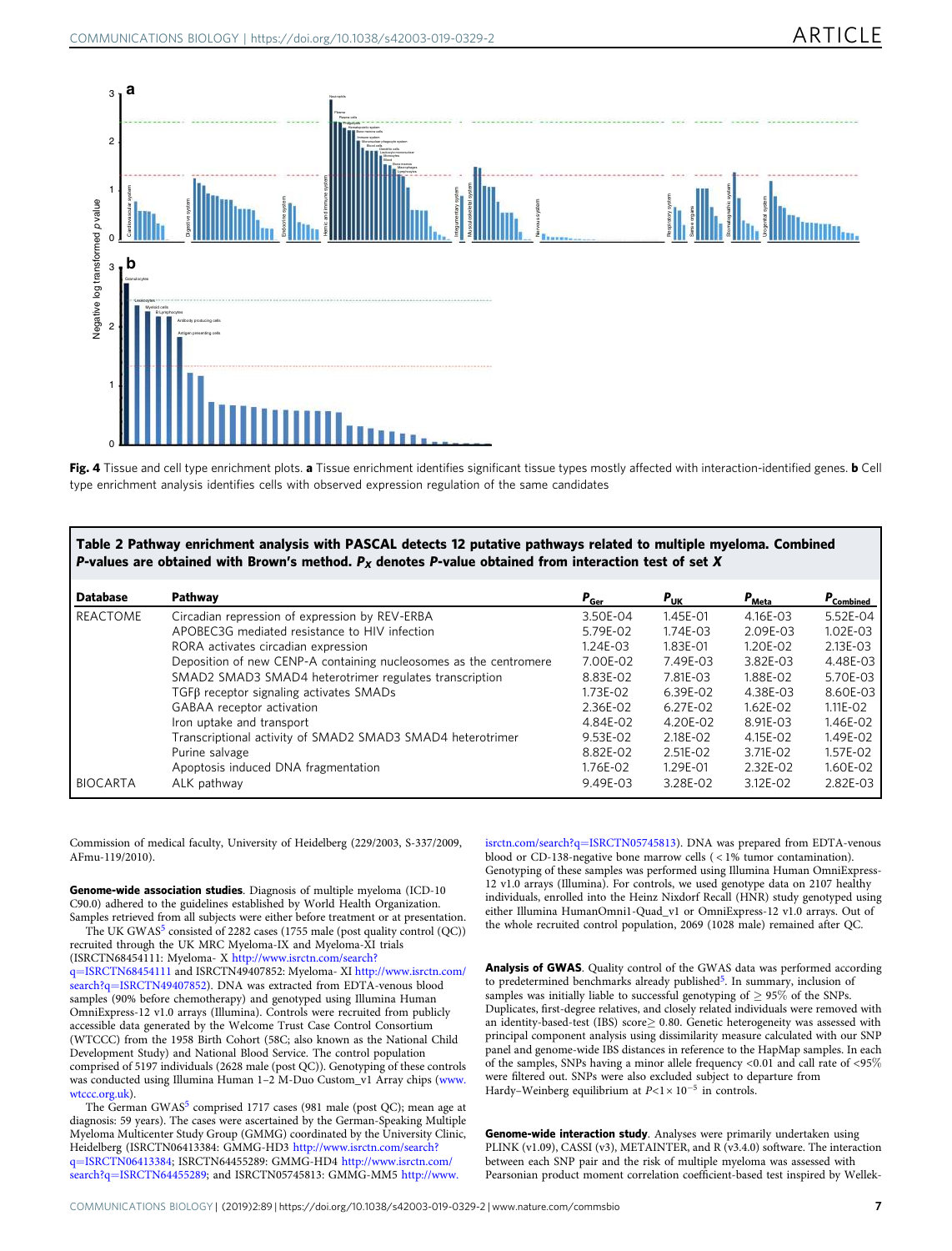<span id="page-7-0"></span>Ziegler statistics given by the formula<sup>[42](#page-8-0)</sup>:

$$
T_{\text{WZ}_{\text{case/control}}} = \frac{(r_A - r_N)^2}{\text{Var}(r_A) + \text{Var}(r_N)}
$$

Where  $r$  is pearsonian correlation coefficient statistics defined by Wellek and Ziegler<sup>[43](#page-8-0)</sup>.  $r_A$  and  $r_N$ , respectively, represent the statistics calculated among cases and controls separately. To this end, we used CASSI software. Genomic resolution of the whole interaction test space was deflated with default predefined control option where all the variants having weaker signal (single marker association $P > 1.0 \times 10^{-3}$ ) were excluded<sup>10</sup>. We performed the interaction test in the German and UK cohorts separately and meta-analyzed the results to strengthen the signals from co-occurring interacting pairs. To conduct meta-analysis METAINTER software was employed assuming a fixed effects model. Gamma approximated negative sum of log transformed interaction statistics from each of the two sets were considered as the test statistic for each variant pair and was tested with a weighted Chi-square statistic with four degrees of freedom<sup>[44](#page-8-0)</sup>. Odds ratio and associated 95% confidence intervals were calculated with unconditional logistic regression with independence assumption among each component of SNP pairs.

Expression quantitative trait loci analysis. Investigation of true regulatory effects of the SNPs identified with the interaction study was undertaken by analyzing eQTL data obtained from malignant plasma cells of 665 multiple myeloma patients (389 male) enrolled in the German multiple myeloma trials conducted in Heidelberg University clinic. CD-138 purified plasma cells were used for gene expression profiling using Affymetrix U133 2.0 plus arrays. The expression data was submitted to Gene Expression Omnibus (E-MTAB-2299). All analyses were undertaken with R software. GC-RMA was used to normalize the expression data and genes with transformed log2 expression < 3.5 in at least 95% of the samples were excluded from further consideration. With exclusive consideration of autosomal genes, 9722 genes remained after QC. We investigated the correlative relationship between the identified individual risk SNPs within 1 Mb window (ciseQTL analysis), which narrowed the candidates to a set of 239 genes. A Holm-Sidák corrected level of significance for discovery was determined at <0:0002 i.e.,  $\left[1 - (1 - 0.05)^{1/239}\right]$  on 239 probes corresponding to all the variants. Robust regression on a transformed Huber function was employed to model the qualitative traits as it warrants higher detection power in moderately contaminated sample<sup>[45](#page-8-0)</sup>. To avoid singularity of the argument space, variants in high linkage disequilibrium

were discarded from consideration. To extend the investigation of relation between SNP genotype and expression levels of genes and to identify causal candidates rather than mere associative pairings, we adapted SMR analysis as per Zhu et al. $12$ . In summary, if we nominate effect size of a differentially expressed gene X on coherence of a phenotype Y to be  $\beta_{XY}$  and consider the SNP genotypes to be the instrumental variable actively regulating both gene expression and the phenotype, then we can linearly estimate  $\beta_{XY}$  by comparative effect-sizes.

$$
\hat{\beta}_{XY}=\frac{\hat{\beta}_{ZY}}{\hat{\beta}_{ZX}}
$$

Where  $\hat{\beta}_{ZY}$  is the estimated effect size of genetic factor on the phenotype, which is assessed as GWAS effect size and  $\hat{\beta}_{zx}$  is that of the genetic factor of the expression levels of the genes, i.e., the eQTL effect size. We need not distinguish pleiotropic effect from high linkage co-occurrence since the SNPs in linkage disequilibrium demonstrated equal effect size. Thus, reliability of causal genes was tested with the approximated SMR statistic against  $\chi_1^2$ .

Network enrichment. A protein–protein interaction confidence network was formulated with STRING (v10.5, 04/18/2018). Interactions between two proteins were calculated based on the likelihood confidence of an edge between the two nodes and was transposed to a scale of 0 to 1 (1 representing high confidence). We built our network with the genes annotated by the interaction-discovered SNPs and eQTL analysis; in addition to that, first batch of first-degree predicted interactive nodes were included given a confidence score > 0.99. Erroneous discovery was restricted at 10%, which rendered a protein–protein interaction network index P < 0.0054 (observed number of interactions were tested against expected number of interactions with chi-square statistic with one degree of freedom).

Pathway enrichment. Initial in silico pathway enrichment was performed with the PASCAL tool interrogating the GWAS obtained summary statistics<sup>[46](#page-8-0)</sup>. To create mapping of genes and single entity gene-fusions with PASCAL, we considered all genes within 20 kb upstream and downstream to an index SNP and fused all the corresponding/flanking genes together when the genes were found affecting same pathway(s). Sum of chi-square statistics with individual one degree of freedom was computed by summing over association statistics corresponding to each pathway. Enrichment scores of individual pathways were subsequently obtained by a test

assuming chi-square distribution with degrees of freedom equal to the cardinality of fused gene sets.

**Tissue and cell type enrichment**. DEPICT was employed to analyze tissue and cell type enrichment that predicts differential regulation of the selected loci on any of the Medical Subject Heading (MeSH) annotations<sup>[47](#page-8-0)</sup>. To this end, 209 such annotations were tested for 37,427 inbuilt backend human microarrays on the Affymetrix HGU133a2.0 array platform. The tissue/cell type enrichment is thus performed on the normalized expression matrix after subjecting it to user selected dimension reduction criteria. SNP pairs discovered with interaction test represented 12 unique mapped regions against which the enrichment was tested, hence we tested against a conservative threshold of significance at negative log transformed P-value of 2.37 correcting for multiple testing, which retains the false discovery rate at < 5%[48](#page-8-0) .

Heritability analysis. As hypothesized by earlier studies, heritability estimates of complex diseases with polygenic origin are more robust with lifetime risk com-pared to population prevalence<sup>[49](#page-8-0)</sup>. Following this notion, lifetime risk of multiple myeloma was assumed (0.007 for UK and 0.006 for German population; [https://](https://www.cancerresearchuk.org/health-professional/cancer-statistics/statistics-by-cancer-type/myeloma) [www.cancerresearchuk.org/health-professional/cancer-statistics/statistics-by](https://www.cancerresearchuk.org/health-professional/cancer-statistics/statistics-by-cancer-type/myeloma)[cancer-type/myeloma](https://www.cancerresearchuk.org/health-professional/cancer-statistics/statistics-by-cancer-type/myeloma); [https://www.krebsdaten.de/Krebs/EN/Home/](https://www.krebsdaten.de/Krebs/EN/Home/homepage_node.html)

[homepage\\_node.html\)](https://www.krebsdaten.de/Krebs/EN/Home/homepage_node.html) to ascertain heritability of multiple myeloma explained by the risk SNPs discovered in the two different cohorts separately. Principal components were included to adjust for inflation as covariates. Genome-wide Complex Trait Analysis was used to estimate the genetic variance ascribable to the identified loci at a liability scale<sup>[50,51](#page-8-0)</sup>

Reporting summary. Further information on experimental design is available in the Nature Research Reporting Summary linked to this article.

#### Data availability

SNP genotyping data that support the findings of this study have been deposited in Gene Expression Omnibus with accession codes GSE21349, GSE19784, and GSE15695; in the European Genome-phenome Archive (EGA) with accession code EGAS00000000001; and in the database of Genotypes and Phenotypes (dbGaP) with accession code phs000207.v1.p1. Expression data that support the findings of this study have been deposited in EMBL-EBI with accession code E-MTAB-2299. The remaining data are contained within the paper and Supplementary Data or are available from the author upon request.

Received: 23 October 2018 Accepted: 29 January 2019 Published online: 04 March 2019

#### References

- 1. Siegel, R. L., Miller, K. D. & Jemal, A. Cancer statistics, 2018. CA Cancer J. Clin. 68, 7–30 (2018).
- 2. Frank, C. et al. Search for familial clustering of multiple myeloma with any cancer. Leukemia 30, 627 (2015).
- 3. Frank, C., Fallah, M., Sundquist, J., Hemminki, A. & Hemminki, K. Population landscape of familial cancer. Sci. Rep. 5, 12891 (2015).
- 4. Thomsen, H. et al. Genomewide association study on monoclonal gammopathy of unknown significance (MGUS). Eur. J. Haematol. 99, 70-79  $(2017)$
- 5. Mitchell, J. S. et al. Genome-wide association study identifies multiple susceptibility loci for multiple myeloma. Nat. Commun. 7, 12050 (2016).
- 6. da Silva Filho, M. I. et al. Genome-wide association study of immunoglobulin light chain amyloidosis in three patient cohorts: comparison with myeloma. Leukemia 31, 1735–1742 (2017).
- Went, M. et al. Identification of multiple risk loci and potential regulatory mechanisms influencing susceptibility to multiple myeloma. Nat. Commun. 9, 3707 (2018).
- Merz, M. et al. Prognostic significance of cytogenetic heterogeneity in patients with newly diagnosed multiple myeloma. Blood Adv. 2, 1–9 (2018).
- 9. Lohr, J. G. et al. Widespread genetic heterogeneity in multiple myeloma: implications for targeted therapy. Cancer Cell. 25, 91–101 (2014).
- 10. Chattopadhyay, S. et al. Enrichment of B cell receptor signaling and epidermal growth factor receptor pathways in monoclonal gammopathy of undetermined significance: a genome-wide genetic interaction study. Mol. Med. 24, 30 (2018).
- 11. Khurana, E. et al. Role of non-coding sequence variants in cancer. Nat. Rev. Genet. 17, 93–108 (2016).
- 12. Zhu, Z. et al. Integration of summary data from GWAS and eQTL studies predicts complex trait gene targets. Nat. Genet. 48, 481–487 (2016).
- 13. Neri, A. et al. Ras oncogene mutation in multiple myeloma. J. Exp. Med. 170, 1715–1725 (1989).